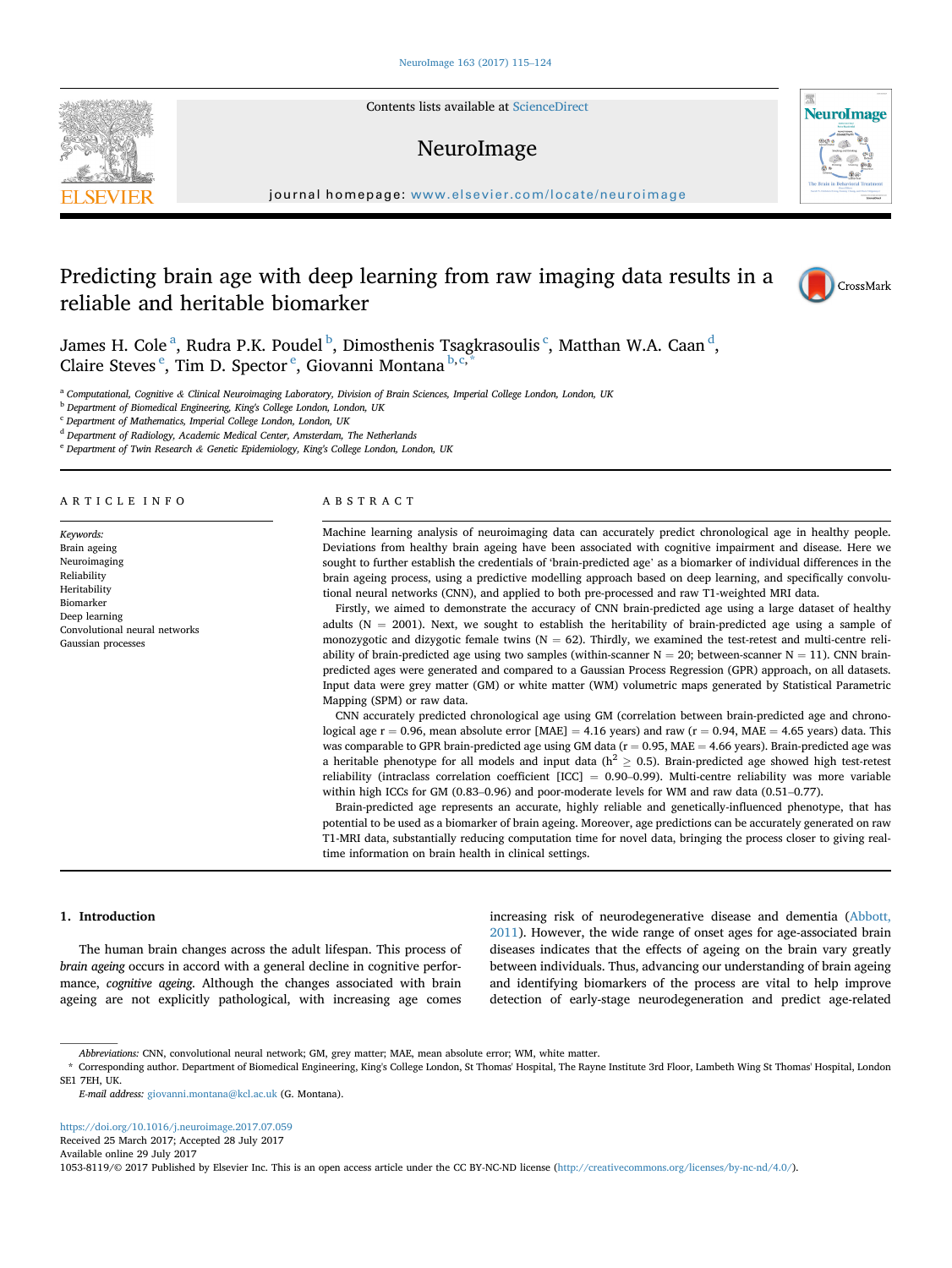## <span id="page-1-0"></span>cognitive decline.

One promising approach to identifying individual differences in brain ageing derives from the research showing that neuroimaging data can be used to accurately predict chronological age in healthy individuals, using machine learning [\(Dosenbach et al., 2010; Franke et al., 2010](#page-8-0)). By 'learning' the correspondence between patterns in structural or functional neuroimaging data and an age 'label', machine-learning algorithms can formulate massively high-dimensional regression models, fitting large neuroimaging datasets as independent variables to predict chronological age as the dependent variable. The resulting brain-based age predictions are generally highly accurate, particularly when algorithms learn from large training datasets and are applied to novel or 'leftout' data (i.e., test datasets).

Neuroimaging-derived age predictions have been explored in the context of different brain diseases. By training models on healthy individuals, brain-based predictions of age can then be made in independent clinical samples. If 'brain-predicted age' is greater than an individual's chronological age, this is thought to reflect some aberrant accumulation of age-related changes to the brain. The degree of this 'added' brain ageing can be simply quantified by subtracting chronological age from brain-predicted age. This approach is being used more frequently and has demonstrated increased brain-predicted age in adults with mild cognitive impairment who progress to Alzheimer's [\(Franke and](#page-8-0) [Gaser, 2012; Gaser et al., 2013](#page-8-0)), after traumatic brain injury ([Cole et al.,](#page-8-0) [2015\)](#page-8-0), in schizophrenia [\(Koutsouleris et al., 2013; Schnack et al., 2016\)](#page-8-0), HIV [\(Cole et al., 2017c\)](#page-8-0), epilepsy [\(Pardoe et al., 2017\)](#page-9-0), Down's syndrome ([Cole et al., 2017a](#page-8-0)) and diabetes [\(Franke et al., 2013\)](#page-8-0). At the same time, brain-predicted age has been used to demonstrate protective influences on brain ageing, including meditation ([Luders et al., 2016](#page-9-0)) and increased levels of education and physical exercise ([Steffener et al., 2016\)](#page-9-0). Evidently, the extent to which one's brain resembles the typical structure or function appropriate for one's age can be affected by both positive and negative influences. By conceptualising brain ageing in this manner, highly-complex multivariate datasets and statistical procedures can be reformulated into an intuitively straightforward and widely-applicable biomarker. However, the practicality of using such a marker clinically, its reliability and relevance for normal variation in brain ageing need to be further demonstrated.

One hindrance to clinical applications for neuroimaging generally is the time needed for image 'post-processing' after acquisition (referred to as 'pre-processing' by neuroimagers), which can take hours or days, while clinical decisions often need to occur in minutes or less. Regardless of learning algorithm, previous brain-predicted age studies have required several pre-processing stages. Such steps are typically a sequence of data transformations that produce a representation of the original images that is sufficiently structured, compact and informative to support machine learning. These include the removal of non-brain tissue (i.e., skull stripping or brain extraction), affine or non-linear image registration, interpolation and smoothing. While pre-processing may reduce noise and permit voxelwise inter-individual statistical comparisons, there are numerous additional assumptions required for any pre-processing pipeline. These assumptions are often not met, particularly when analysing brain images containing gross pathology ([Avants et al., 2008; Liu et al.,](#page-8-0) [2015\)](#page-8-0) and can even be an increased source of error. Recently, however, modelling methods that require little or no image pre-processing have become available, including so-called 'deep learning'.

The resurgence of interest in artificial neural networks for learning data representations, deep learning, offers a new way of approaching statistical modelling in neuroimaging, thanks to improvements in computing infrastructure. When sufficiently large volumes of data are available, no 'hand-engineering' (i.e., manually selecting a priori which features should be used as input) is needed as the deep learning algorithm is able to infer a compact representation of the data, starting only with raw images as input, which is optimally tailored for the particular predictive modelling task at hand. In this respect, deep learning offers several practical advantages for high-dimensional prediction tasks, that

should enable the learning of both physiologically-relevant representations and latent relationships [\(Plis et al., 2014\)](#page-9-0). Of particular interest to us is the potential for deep learning techniques, such as convolutional neural networks (CNN), to make predictions from raw, unprocessed neuroimaging data, thus obviating the reliance on time-consuming pre-processing and improving the clinical applicability of models of brain ageing.

Beyond improving clinical applicability, a biomarker of brain ageing needs to relate to naturally occurring variation, such as that caused by genetic factors. Many aspects of brain ageing and susceptibility to agerelated brain disease are thought to be under genetic influence ([Lee](#page-9-0) [and Sachdev, 2014; Lu et al., 2004; Peters, 2006; Teter and Finch, 2004\)](#page-9-0). Therefore, demonstrating a brain ageing biomarker is sensitive to genetic influences gives some external, genetic, validity to the measure. Furthermore, if a neuroimaging biomarker is heritable, this motivates further research into specific candidate genes, or sets of genes, that may affect this aspect of brain ageing. These candidate genes can then, in turn, provide biological targets for pharmacological interventions which aim to improve brain health in older adults.

Another important facet of any biomarker is reliability. If a biomarker is to be evaluated longitudinally, in clinical trials or research settings, to track change over time, establishing test-retest reliability is vital. Furthermore, as many neuroimaging studies are now international collaborative efforts, data collection often takes place across multiple scanning sites. Therefore, between-scanner reliability, which indicates that a method of obtaining a biomarker is generalizable to data acquired from other sites, is of increasing importance.

In this work, we sought to establish the credentials of CNN-predicted age as a potential biomarker of brain ageing in three different ways: 1) Demonstrate that CNNs can accurately predict age using structural neuroimaging data and compare predictions using pre-processed and 'raw' input data; 2) Establish the heritability of brain-predicted age using a sample of monozygotic and dizygotic twins; 3) Assess both the test-retest (i.e., within-scanner) and multi-centre (i.e., between-scanner) reliability of brain-predicted age.

## 2. Materials and methods

## 2.1 Datasets

All neuroimaging data used in the study were T1-weighted MRI scans. Details of the participants in the specific samples and the respective acquisition parameters used are outlined below:

# 2.1.1. Brain-predicted age evaluation cohort

The evaluation of the accuracy of age modelling using neuroimaging was conducted using the Brain-Age Healthy Control (BAHC) dataset. This cohort consisted of  $N = 2001$  healthy individuals (male/female = 1016/ 985, mean age =  $36.95 \pm 18.12$ , age range 18–90 years). These data were compiled from 14 publicly-available sources (see Supplementary Material Table S1), made available via various data-sharing initiatives. All participants were screened to be free from major neurological or psychiatric diagnoses, according to local study protocols. All data were acquired at either 1.5T or 3T using standard T1-weighted sequences (full details in supplementary material). Each contributing study was ethically approved, as was subsequent data-sharing. Informed consent was obtained at each local study site in accordance with local guidelines.

## 2.1.2. Heritability assessment sample

Participants for heritability assessment were individuals from the UK Adult Twin Registry (TwinsUK), who were invited to take part in a neuroimaging sub-study. A total of 62 female individuals were scanned (mean age  $= 61.86 \pm 8.36$ ), including 27 monozygotic twin pairs and 4 dizygotic twin pairs. All participants were free from major neurological or psychiatric diagnoses and contraindications to MRI scanning. A Philips Achieva 3T was used to acquire T1-weighted 3D turbo field echo (TFE)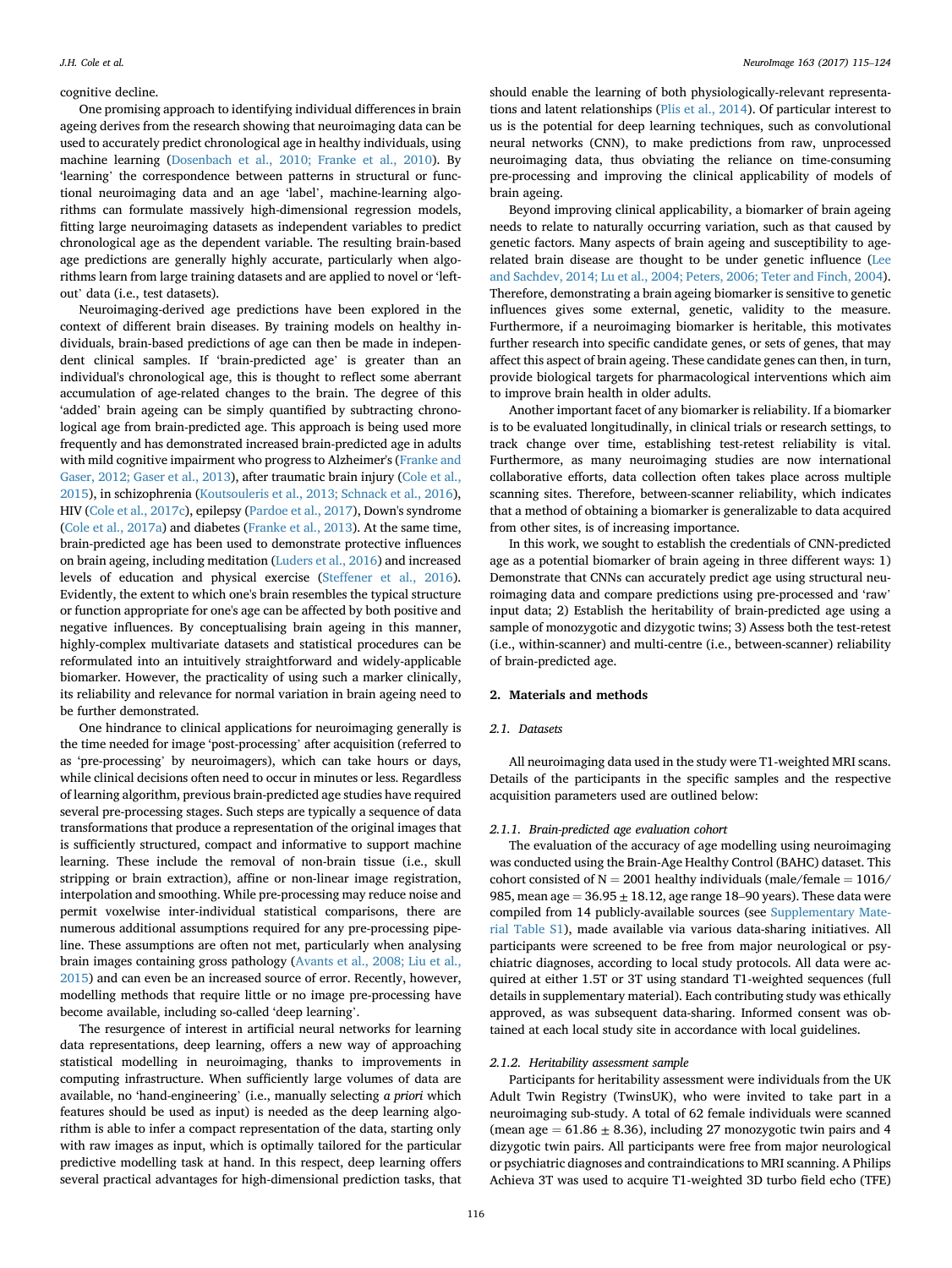MRI with the following parameters:  $TE = 3.21$  ms,  $TR = 6.89$  ms, flip angle =  $8^\circ$ , field-of-view = 240 mm, 133 slices of 1.2 mm thickness, inplane resolution  $= 1.07 \times 1.07$  mm. Each participant provided written and informed consent for academic use of the data. Experiments were approved by the National Research Ethics Service (NRES) Committee London - Westminster.

## 2.1.3. Within-scanner reliability sample

A total of 20 participants (male/female  $= 12/8$ , mean age at first scan =  $34.05 \pm 8.71$ ) took part in the STudy Of Reliability of MRI (STORM) at Imperial College London. Participants were scanned an average of  $28.35 \pm 1.09$  days apart. All participants were free from major neurological or psychiatric diagnoses. A Siemens Verio 3T scanner was used to acquire magnetisation-prepared rapid gradient-echo (MPRAGE) images as follows: TE = 2.98 ms, TR = 2300 ms, TI = 900 ms, flip angle  $= 9^{\circ}$ , field-of-view  $= 256$  mm, 160 slices of 1.0 mm thickness, inplane resolution  $= 1.0 \times 1.0$  mm. The study was approved by the West London NRES Committee and informed, written consent was obtained from each participant before taking part in the research.

#### 2.1.4. Between-scanner reliability sample

This dataset comprised 11 participants (male/female  $= 7/4$ , mean age at first scan =  $30.88 \pm 6.16$ ), scanned at two different sites (Imperial College London, Academic Medical Centre Amsterdam). The average interval between each scan  $68.17 \pm 92.23$  days, with eight participants being scanned in Amsterdam first, three in London first. High-resolution T1-weighted MRIs were acquired as follows: London Siemens Verio 3T; magnetisation-prepared rapid gradient-echo (MPRAGE),  $TE = 2.98$  ms,  $TR = 2300$  ms,  $TI = 900$  ms, flip angle  $= 9^{\circ}$ , field-of-view  $= 256$  mm, 160 slices of 1.0 mm thickness, in-plane resolution  $= 1.0 \times 1.0$  mm. Amsterdam Philips Ingenia 3T; sagittal Turbo Field Echo (T1-TFE),  $TE = 3.1$  ms,  $TR = 6.6$  ms, flip angle  $= 9^{\circ}$ , field-of-view  $= 270$  mm, 170 slices of 1.2 mm thickness, in-plane resolution =  $1.1 \times 1.1$  mm. The study was approved by the West London NRES and the Academic Medical Centre Amsterdam institutional review board respectively. Written consent was obtained from each participant before taking part in the research.

# 2.2. Neuroimaging processing

The T1-MRI data for all datasets were processed to generate normalised brain volume maps and 'raw' data appropriate for analysis.

# 2.2.1. Normalised brain volume maps

We followed the protocol as previously outlined [\(Cole et al., 2017a,](#page-8-0) [2017b, 2017c\)](#page-8-0) to generate volumetric maps for use as features in our analysis. Grey matter (GM) and white matter (WM) images were analysed together, to generate a whole-brain predicted age, as well as age predictions for each tissue. In brief, all images were pre-processed using SPM12 (University College London, London, UK) to segment raw T1 images according to tissue classification (e.g. GM, WM or cerebrospinal fluid). Thorough visual quality control was conducted to ensure accuracy of segmentation and any motion-corrupted images were excluded. Normalised 3D maps of GM and WM volume were then generated in MNI152 space. Normalization used DARTEL for non-linear registration and resampling included modulation and 4 mm smoothing. This process was applied independently to images from all four datasets described in section [2.1](#page-1-0), resulting in normalised maps with voxelwise correspondence for all participants.

## 2.2.2. Raw data

While the study aimed to use data in rawest possible form, some minimal pre-processing was carried out to facilitate comparison across different data sources. This included converting from DICOM to Nifti format, using dcm2nii from micron ([Rorden and Brett, 2000\)](#page-9-0), to be compatible with our in-house software. Raw Nifti files then underwent a

rigid registration (i.e. six degrees-of-freedom) to MNI152 space, (FMRIB Software Library [FSL] FLIRT, [Jenkinson and Smith, 2001\)](#page-8-0) to ensure consistency of orientation (Right, Posterior, Inferior [RPI]). The images were resampled, using cubic spline interpolation, to common voxel sizes and dimensions (1 mm<sup>3</sup>,  $182 \times 218 \times 182$ ), as the different contributing studies had acquired data at different dimensions. While not technically in 'raw' form, we assert that this is the rawest form possible for multi-site datasets, and that the assumptions used here are minimal and uncontroversial. Examples of the different data types used in the study are shown in [Fig. 1.](#page-3-0)

# 2.3. Machine learning brain age modelling methods

#### 2.3.1. Convolutional neural networks

Since their first appearance, CNNs [\(Lecun et al., 1998](#page-9-0)) have been very actively investigated, especially in more recent years. Several different network architectures have been proposed, which have enabled to reach state-of-the-art predictive performance in many computer vision and speech recognition tasks ([Chen and Lin, 2014; Deng and Yu, 2013\)](#page-8-0). Our hypothesis was that a CNN would provide an appropriate architecture to infer imaging features, from both processed and un-processed brain MRI scans, that optimally predict brain age. When properly trained, CNNs have been shown to be invariant to several variability sources, such as rotation or contrast ([Krizhevsky et al., 2012](#page-9-0)), an aspect that makes them particularly appealing for our application. Given the nature of MR imaging, we have developed a network architecture that uses 3D convolutions ([Ji et al., 2013\)](#page-8-0), which are appropriate when dealing with fully volumetric images. Recently, 3D convolutional neural networks have been also proposed for Alzheimer's disease classification ([Payan and](#page-9-0) [Montana, 2015; Sarraf and To](#page-9-0)fighi, 2016), brain lesion segmentation ([Kamnitsas et al., 2017](#page-8-0)) and skull stripping [\(Kleesiek et al., 2016](#page-8-0)).

Our proposed 3D CNN architecture uses MRI volumes of a size  $(z \times h \times w)$  as inputs. The specific dimensions, in our applications, are  $182 \times 218 \times 182$  when using raw data and  $121 \times 145 \times 121$  when using registered GM/WM data. The output to be predicted is a single scalar representing the biological age. A schematic illustration of the 3D CNN architecture is given in [Fig. 2](#page-3-0). The architecture contains repeated 5 blocks of a  $(3 \times 3 \times 3)$  convolutional layer (with stride of 1), a rectified linear unit (ReLU), a  $(3 \times 3 \times 3)$  convolutional layer (with stride of 1), a 3D batch-normalization layer [\(Ioffe and Szegedy, 2015](#page-8-0)), a ReLU and finally a  $(2 \times 2 \times 2)$  max-pooling layer (with stride of 2). The number of feature channels was set to eight in the first block, and was doubled after each max-pooling layer to infer a sufficiently rich representation of the brain. The final age prediction is obtained by using a fully connected layer, which maps the output of the last block to a single output value. The total number of parameters for 5 blocks were 1992, 10,464, 41,664, 166,272, and 663,808 respectively and last fully connected layer had 5760 number of parameters. Hence, overall total number of parameters of our model was 889,960. We had used mini-batch of size 28. For the brain-predicted age using both GM and WM data, we first pre-trained the two individual networks using only GM and WM input data, and then created a single architecture where the highest level blocks of these two networks were joined. A final fully connected layer was then added to predict age using both inputs.

In each application, the network weights were trained by minimizing the mean absolute error (MAE) using a stochastic gradient descent optimisation algorithm with momentum [\(Sutskever et al., 2013\)](#page-9-0). Back-propagation was used to compute the gradient of the objective function with respect to all parameters of the model. At the training phase, all datasets were augmented by generating additional artificial training images to prevent model over-fitting. The data augmentation strategy consisted of performing translation (±10 pixels) and rotation  $(\pm 40^{\circ})$ , and was found empirically to yield better performance compared to no data augmentation.

All the results reported in Section [2.4](#page-3-0) refer to the best out of 3 experiments in which the models were initialised with random parameters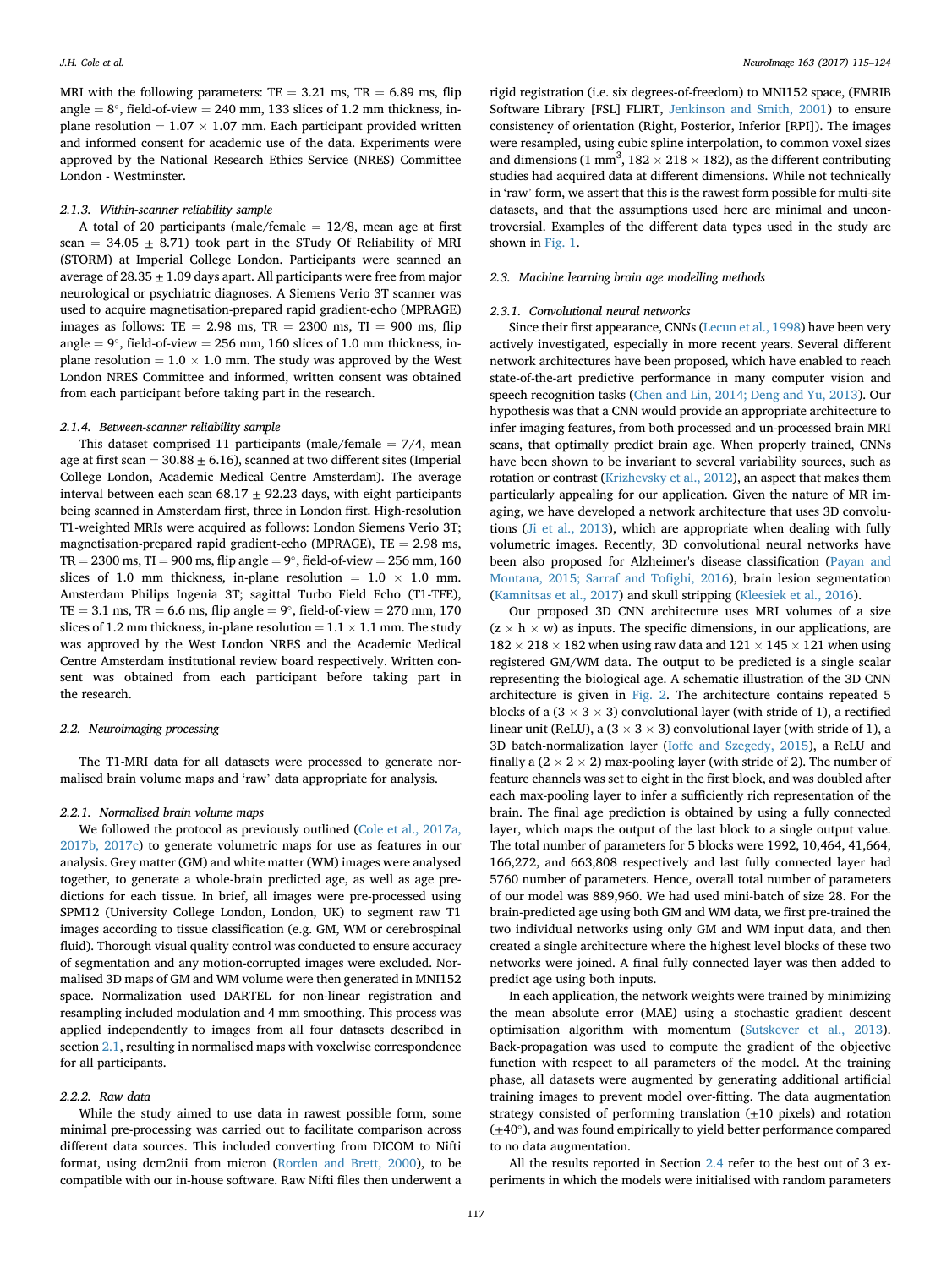<span id="page-3-0"></span>

Fig. 1. Examples of neuroimaging input data for use in age prediction models. A) Grey matter volumetric map, normalised to MNI152 space using SPM DARTEL for non-linear registration, 4 mm smoothing and modulation, in axial view. B) White matter volumetric map, normalised to MNI152 space, in axial view. C) Raw, or minimally-processed, T1 weighted MRI, rigidly-registered to MNI152 space and resampled to a common voxel space.

and trained end-to-end. The best results were achieved using a learning rate of 0.01 with constant decay of 3% after each epoch, a momentum of 0.9 and weight decay of 0.00005. Training the CNN architectures with only GM or WM input, combined GM and WM input, and raw data input took 18, 42, and 83 h of training time, respectively, using four GPUs (NVidia TitanX). Importantly, however, testing time in all cases ranged between only 290–940 ms, depending on input type, on a single GPU. All software was written in Torch, a scientific computing framework with support for machine learning algorithms and GPU computing.

#### 2.3.2. Gaussian processes regression

To contextualise the age-prediction performance of CNN, Gaussian Processes Regression (GPR) was used for comparison, as it has previously shown high accuracy in predicting chronological age from T1-MRI data ([Cole et al., 2015, 2017a, 2017b, 2017c\)](#page-8-0). A Gaussian Processes (GP) can be thought of as a function that extends the multivariate Gaussian distribution, that can be applied over an infinite number of variables. The assumption in GPs is that any finite subset of the data has a multivariate Gaussian distribution. The prior belief about the relationship between variables is informed by definition of these (unlimited number of) multivariate Gaussians in order to generate a model that represents the observed variance. As the multivariate Gaussians can reflect local patterns of covariance between individual points, the combination of multiple Gaussians in a GP can readily model non-linear relationships and is more flexible than conventional parametric models, which rely on fitting global models. GPs can be applied either to categorical data (for GP classification) or continuous data (the GPR approach).

The GPR method was implemented using the Pattern Recognition for Neuroimaging Toolbox (PRoNTo v2.0, [www.mlnl.cs.ucl.ac.uk/pronto\)](http://www.mlnl.cs.ucl.ac.uk/pronto). Normalised volume images were converted to vectors and the resulting GM and WM vectors concatenated for each subject. A linear kernel representation of these data was then derived by calculating an N-by-N similarity matrix, where each point in the matrix was the dot (scalar) product of two subjects' image vectors. This step retains all the original image variance in a more compact representation, greatly reducing subsequent computation time. A GPR function was defined, with chronological age as the dependent variable and the image data (in similarity matrix form) as the independent variables, to build a model of healthy structural brain ageing across the adult lifespan. The model was then trained and tested to assess prediction accuracy, using a cross-validation process as outlined below.

## 2.4. Statistical analysis

## 2.4.1. Machine learning age prediction evaluation

Both the CNN and GPR methods were used to predict chronological age using structural neuroimaging as input data. The input data took four different forms; three using normalised brain volume maps (GM only, WM only, GM and WM combined [i.e. concatenated vectors]) and one using raw T1 data. Each learning method was evaluated with each data type, resulting in eight accuracy assessments.

The BAHC dataset ( $N = 2001$ ) was used for this stage, and was randomly split into a large training ( $N = 1601$ ), a validation set  $(N = 200)$  and a test set  $(N = 200)$ . Age distributions of each sample can be seen in Supplementary material (Fig. S2). All accuracy assessments reported used predictions made on the test set. Model accuracy was expressed as the correlation between age and predicted age (Pearson's r), total variance explained  $(R^2)$ , MAE and root mean squared error (RMSE).

# 2.4.2. Heritability analysis

Assessment of the heritability of brain-predicted age utilised the TwinsUK sample ( $N = 62$  females). Using the models trained on the BAHC dataset ( $N = 1601$ ), unbiased age predictions were made for the TwinsUK participants, to generate a brain-predicted age score for each individual. Heritability estimation was performed using Structural Equation Modelling (SEM), as implemented in the OpenMx software



Fig. 2. Overview of the 3D convolutional neural network architecture. 3D boxes represent input and feature maps. The arrows represent network operations: blue arrow indicates 3D convolutional operation and a rectified linear unit (ReLU), green arrow indicates 3D convolutional operation, 3D batch normalization and ReLU, red arrow indicates max-pooling operation. Our brain age prediction architecture contains repeated 5 blocks of 3D convolution, ReLU, 3D convolution, 3D batch normalization, ReLU and max-pooling operations and one fully connected layer at the end, which generates the regression model to output brain-predicted age.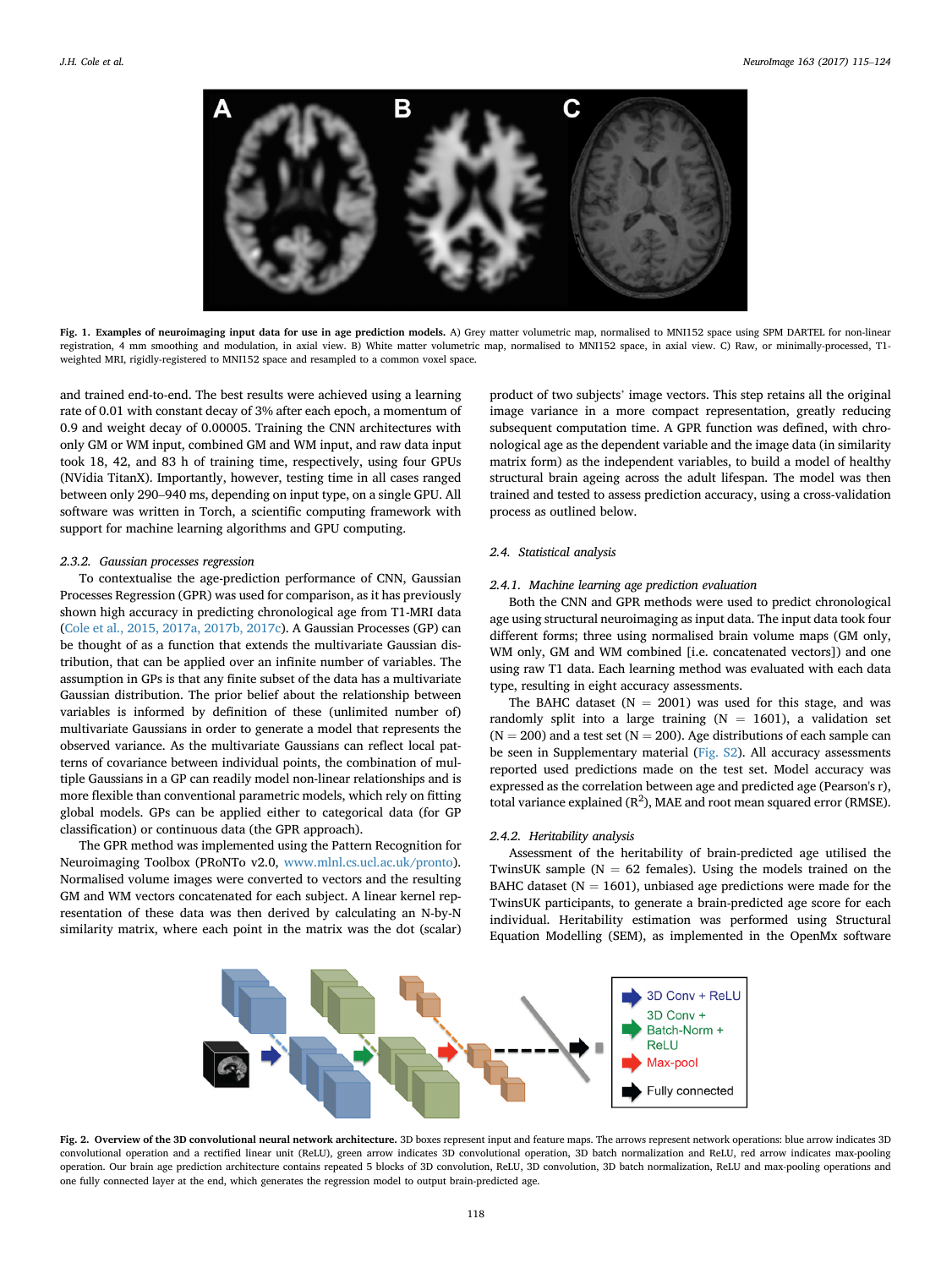([Boker et al., 2011\)](#page-8-0). Heritability in SEM is estimated as the proportion of phenotypic variance explained by genetic factors. This analysis was done on the generated brain-predicted ages (unadjusted model) and on age-adjusted values (age-corrected model). Age correction was carried out by partialling out chronological age from brain-predicted age in a linear regression model. The resulting residuals were then used as phenotypes for heritability analysis. SEM evaluates which combination of additive (A) genetic, common (C) environmental and unique (E) environmental variance components can best explain the observed phenotypic variance and covariance of monozygotic and dizygotic twin data. The importance of individual variance components is assessed by dropping components sequentially from the set of nested models: ACE→AE→E. In choosing between sub-models, variance components are excluded from the selection process if there is no significant deterioration in model fit after the component is dropped, as assessed by the Akaike Information Criterion [\(Akaike, 1974\)](#page-8-0). The E component represents random error and must be retained in all models [\(Rijsdijk and Sham,](#page-9-0) [2002\)](#page-9-0). A measure of reliability regarding the heritability results can be acquired by assessing model fit, using a log-likelihood ratio test, between a structured SEM model and a saturated model where no structure is imposed on the phenotypic covariance. The null model of the ratio test corresponds to the SEM model, while the alternative is the saturated model. Low values of the likelihood ratio test mean that the result is less likely to occur under the null model as compared to the alternative. On the other hand, high values of the statistic mean that the result is as likely to occur under the null as the alternative, and the null model cannot be rejected. The test statistic is asymptotically chi-squared distributed with degrees of freedom equal to the difference in the number of parameters between the two models. Heritability estimates for the AE models are calculated using the formula  $h^2 = \frac{a^2}{a^2 + e^2}$ , where a and e are the path coefficients of the A and E variance components in the SEM model. Further details on SEM can be found in the Supplementary Text.

# 2.4.3. Reliability analysis

To calculate the reliability both within- and between-scanner, the intraclass correlation coefficient (ICC) was used. Specifically, this was ICC [2,1] according to [Shrout and Fleiss' \(1979\)](#page-9-0) notation, to assess absolute agreement between single raters (e.g., scanners). Again using the models trained on the BAHC training set ( $N = 1601$ ), unbiased age predictions were made for each participants' scans in the within-scanner and between-scanner reliability datasets. By subtracting chronological age (at time of scan) from brain-predicted age, a brain-predicted age difference (Brain-PAD) score was calculated. ICC of brain-PAD score was calculated comparing data from scans approximately four weeks apart (within-scanner sample) and comparing data from a Siemens scanner in London and a Philips scanner in Amsterdam (between-scanner sample).

# 3. Results

# 3.1. Convolutional neural networks accurately predict age using neuroimaging

Analysis showed that our CNN method could accurately predict the chronological age of healthy adults, using either processed volumetric maps or raw T1-MRI data (see Table 1). Prediction accuracy was similar for GPR. The lowest MAE achieved was using GM data and CNN analysis  $(MAE = 4.16$  years), though other predictions were generally comparable. Using single tissues (i.e., GM or WM) did not appreciably alter the prediction accuracy compared to using all available input data for each subject (i.e.,  $GM+WM$  or raw). The different prediction methods and input data combinations all provided highly accurate estimates. Three example predictions on the test set  $(N = 200)$  are shown in [Fig. 3.](#page-5-0)

Further analysis indicated that brain-PAD varied as a function as age, with brain-PAD being significantly negatively correlated with chronological age (Pearson's r between  $-0.2$  and  $-0.4$ ) for all prediction methods (see Supplementary Material Table S2). It appears that there

| Table 1                               |  |  |
|---------------------------------------|--|--|
| Chronological age prediction accuracy |  |  |

| Method     | Input data | MAE (years) | r    | $R^2$ | <b>RMSE</b> |
|------------|------------|-------------|------|-------|-------------|
| <b>CNN</b> | GM         | 4.16        | 0.96 | 0.92  | 5.31        |
|            | WM         | 5.14        | 0.94 | 0.88  | 6.54        |
|            | $GM+WM$    | 4.34        | 0.96 | 0.91  | 5.67        |
|            | Raw        | 4.65        | 0.94 | 0.88  | 6.46        |
| GPR        | GM         | 4.66        | 0.95 | 0.89  | 6.01        |
|            | WM         | 5.88        | 0.92 | 0.84  | 7.25        |
|            | $GM+WM$    | 4.41        | 0.96 | 0.91  | 5.43        |
|            | Raw        | 11.81       | 0.57 | 0.32  | 15.10       |
|            |            |             |      |       |             |

 $MAE$  = mean absolute error,  $r$  = Pearson's r from correlation between chronological age and brain-predicted age, RMSE = root mean squared error, GM = Grey Matter, WM = White Matter.

was a systematic over-estimation of brain-predicted age in younger individuals, and an under-estimation in older individuals. Individuals towards the mean age of the training sample were more accurately estimated.

# 3.2. Brain-predicted age is moderately heritable

Two sets of heritability analyses were performed. First, we estimated the heritability of brain-predicted age using the predictions from the various models. Subsequently, we partialled out the effect of chronological age from brain-predicted age, using a linear regression model. Estimates of the heritability of the age-corrected measurements, (i.e., the residuals from the regression model) were then made.

For all prediction methods, the AE models had the best fit, in comparison to ACE and E models (i.e., lowest AIC). [Table 2](#page-5-0) includes the heritability estimates for the AE models, along with their standard errors, computed by propagating the standard error of the model coefficients a and e, and finally log-likelihood ratio test p-values. For all AE models, the ratio test statistic was asymptotically chi-squared distributed with 7 degrees of freedom.

Brain-predicted age heritability estimates were consistently above 0.5, irrespective of the data and predictive model employed. Ratio test pvalues were above 0.05, indicating that the data were consistent with the AE models. Similar estimates were acquired from both CNN and GPR predicted ages. The highest estimates, in both unadjusted and agecorrected cases, were produced for the CNN-predicted ages using  $GM+WM$  data, while the heritability of brain-predicted age was reduced after partialling out chronological age.

Heritability estimates are given by  $h^2 = \frac{a^2}{a^2 + e^2}$ , where a and e are the path coefficients of the A and E variance components in the SEM model,  $\pm$ the standard errors of the estimates.  $GM = grey$  matter,  $WM = white$ matter,  $CNN = convolutional$  neural network,  $GPR = Gaussian$  processes regression.

## 3.3. Brain-predicted age difference is highly reliable

Brain-PAD scores were generally highly reproducible, whether using CNN or GPR to generate brain-predicted ages. This was the case for both within-scanner (i.e., scanner test-retest) reliability and between-scanner (i.e., multi-site) reliability (see [Table 3,](#page-5-0) [Figs. 4 and](#page-6-0) [5](#page-6-0)). All the different combinations of input data (GM, WM, GM+WM, raw) and prediction method (CNN, GPR) resulted in a significant ICC for reliability ( $p < 0.05$ ), with the exceptions of WM using CNN and raw data using GPR. Broadly speaking, the within-scanner reliability estimates were higher than the between-scanner estimates, and this difference was more pronounced for CNN brain-PAD than GPR brain-PAD. For the latter, between-scanner reliability for GM and GM+WM was as high as within-scanner reliability. Notably, the within-scanner reliability for raw data using CNN was very high (ICC  $= 0.94$ ), though substantially reduced when comparing estimates from two scanners (ICC  $= 0.66$ ).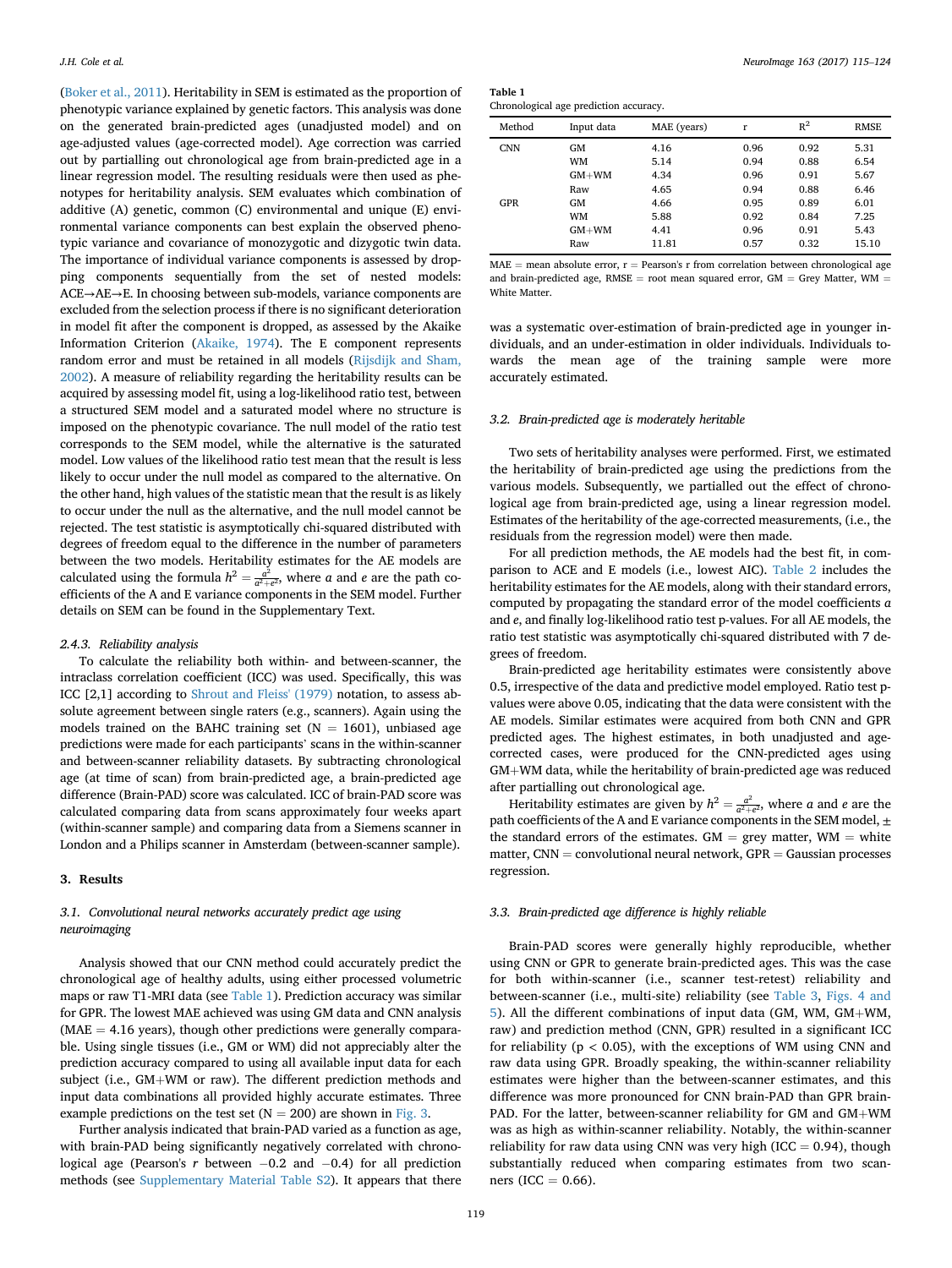<span id="page-5-0"></span>

Fig. 3. Accuracy of CNN and Gaussian Processes Regression for age prediction. Scatterplots depict chronological age (x-axis) and brain-predicted age (y-axis) on the test-set subjects from the BAHC dataset (N = 200). A) Brain-predicted ages derived used GM maps as input data for the CNN method. B) Brain-predicted ages derived using GM maps as input data for the Gaussian Processes Regression (GPR) method. C) Brain-predicted ages derived using raw T1-MRI as input for the CNN method. r-values in all plots are the Pearson's correlation coefficient of brain-predicted age with chronological age.

## 4. Discussion

Using 3D convolutional neural networks, we accurately estimated chronological age from raw T1-weighted MRI brain scans of healthy adults. The accuracy of CNN for age prediction was also high when using processed GM and WM voxelwise images, and was comparable with age estimations made using GPR. Brain-predicted age estimates were significantly heritable and showed high levels of within-scanner and betweenscanner reliability. These findings support the idea that deep learning methods can generate a viable biomarker of brain ageing: brainpredicted age.

This study is the first illustration that 3D convolutional neural networks can be used to accurately estimate chronological age from neuroimaging data. CNN-based predictions were similar compared to a previously employed method, GPR ([Cole et al., 2015\)](#page-8-0), and the predictions themselves were highly correlated with each. When using voxelwise images representing GM and WM volume, both methods were able to predict age with less than 5 years MAE. Importantly, CNN-based age prediction accuracy was equally high when using raw (or minimally pre-processed) T1 images as input and are in line with the standard in the field [\(Ashburner, 2007; Cole et al., 2017c; Erus et al., 2014; Franke et al.,](#page-8-0) [2010; Konukoglu et al., 2013; Mwangi et al., 2013; Su et al., 2013\)](#page-8-0). This means that sufficient age-related features can be extracted from a 3D image to enable accurate out-of-sample prediction and obviates the necessity of image pre-processing. This brings two key benefits, specifically: 1) removal of additional assumptions that are required to pre-process image data; 2) increasing the feasibility of such an approach for use in real-time (or near real-time), to aid clinical decision making.

Data pre-processing is almost ubiquitous in neuroimaging, including in previous studies using brain-based age predictions ([Cole et al., 2015;](#page-8-0) [Franke et al., 2010; Irimia et al., 2014; Schnack et al., 2016; Steffener](#page-8-0)

| Table 2                                                                                  |  |
|------------------------------------------------------------------------------------------|--|
| Heritability estimates from the AE SEM models for different brain-predicted age methods. |  |

| Method              | GM                  | WM                  | $GM+WM$             | Raw                 |  |  |  |  |  |
|---------------------|---------------------|---------------------|---------------------|---------------------|--|--|--|--|--|
|                     | <b>Unadjusted</b>   |                     |                     |                     |  |  |  |  |  |
| <b>CNN</b>          | $0.74 \pm 0.09$ (p- | $0.78 \pm 0.07$ (p- | $0.84 \pm 0.05$ (p- | $0.62 \pm 0.10$ (p- |  |  |  |  |  |
|                     | value: 0.584)       | value: 0.506)       | value: 0.083)       | value: 0.063)       |  |  |  |  |  |
| GPR                 | $0.78 \pm 0.07$ (p- | $0.81 \pm 0.06$ (p- | $0.82 \pm 0.06$ (p- | $0.64 \pm 0.10$ (p- |  |  |  |  |  |
|                     | value: 0.57         | value: 0.502)       | value: 0.443)       | value: 0.178)       |  |  |  |  |  |
| With age-correction |                     |                     |                     |                     |  |  |  |  |  |
| <b>CNN</b>          | $0.55 \pm 0.11$ (p- | $0.65 \pm 0.10$ (p- | $0.66 \pm 0.09$ (p- | $0.50 \pm 0.12$ (p- |  |  |  |  |  |
|                     | value: 0.277)       | value: 0.776)       | value: 0.132)       | value: 0.075)       |  |  |  |  |  |
| GPR                 | $0.55 \pm 0.11$ (p- | $0.60 \pm 0.10$ (p- | $0.58 \pm 0.11$ (p- | $0.64 \pm 0.10$ (p- |  |  |  |  |  |
|                     | value: 0.124)       | value: 0.837)       | value: 0.254)       | value: 0.23         |  |  |  |  |  |

[et al., 2016\)](#page-8-0). Multiple different options are available from different software packages for each stage of pre-processing, including bias-field correction, removal of non-brain tissue, tissue classification, motion correction, artefact removal, linear registration, non-linear registration, target image (e.g., atlas, average template), interpolation method and smoothing kernel. While we opted to use SPM here, the relative merits of different approaches are keenly debated (e.g., [Barnes et al., 2008; Klein](#page-8-0) [et al., 2010; Mohammadi et al., 2010; Ribeiro et al., 2015; Valverde et al.,](#page-8-0) [2015\)](#page-8-0). In the absence of a consensus, the ability to model outcome variables without conducting any of these steps is attractive. As the choice of pre-processing pipeline will undoubtedly influence any derived measures, using raw data for prediction removes a key source of variance. Moreover, as the assumptions underlying many of the different preprocessing steps are often not met when dealing with clinical populations containing individuals with atypical brain morphology, using raw data also removes additional confounds and potential biases. Nevertheless, our approach will require further validation on such atypical inputs.

A key goal of neuroimaging research is to make tools for clinical application, that can provide objective and reliable information that clinicians can use to help when treating brain diseases. One element of this goal is in producing real-time methods that generate interpretable outputs from imaging data for immediate use in clinical decision making. Image pre-processing can take more than 24 h, hence removing this step represents a substantial acceleration of the pipeline necessary to deliver information to the clinician. Admittedly, the training phase of a deep artificial neural network is computationally-intensive and timeconsuming. However, once trained, the model can be applied to new data in a matter of seconds. Given the right software implementation,

| Table 3     |                                                                                 |  |  |  |
|-------------|---------------------------------------------------------------------------------|--|--|--|
|             | Within-scanner and between-scanner reliability estimates of brain-predicted age |  |  |  |
| difference. |                                                                                 |  |  |  |

| Method     | Dataset        | GM                       | WM                          | $GM+WM$                  | Raw                         |
|------------|----------------|--------------------------|-----------------------------|--------------------------|-----------------------------|
| <b>CNN</b> | Within         | $0.90$ $[0.76,$<br>0.961 | $0.97$ $[0.90,$<br>0.991    | 0.90 [0.77,<br>0.961     | $0.94$ [0.86,<br>0.981      |
|            | <b>Between</b> | $0.83$ $[0.49,$<br>0.951 | $0.51$ [ $-0.08$ ]<br>0.841 | $0.85$ [0.55,<br>0.961   | $0.66$ [0.17,<br>0.891      |
| <b>GPR</b> | Within         | 0.96 [0.90,<br>0.981     | 0.98 [0.94,<br>0.991        | 0.97 [0.92,<br>0.991     | $0.99$ $[0.97,$<br>0.991    |
|            | <b>Between</b> | $0.96$ $[0.88,$<br>0.991 | $0.77$ $[0.12,$<br>0.941    | $0.92$ $[0.74,$<br>0.981 | $0.56$ [ $-0.02$ ]<br>0.861 |

All figures in the table are intraclass correlation coefficients (ICC) and 95% confidence intervals. GM = grey matter, WM = white matter, CNN = convolutional neural network.  $GPR = Gaussian$  processes regression.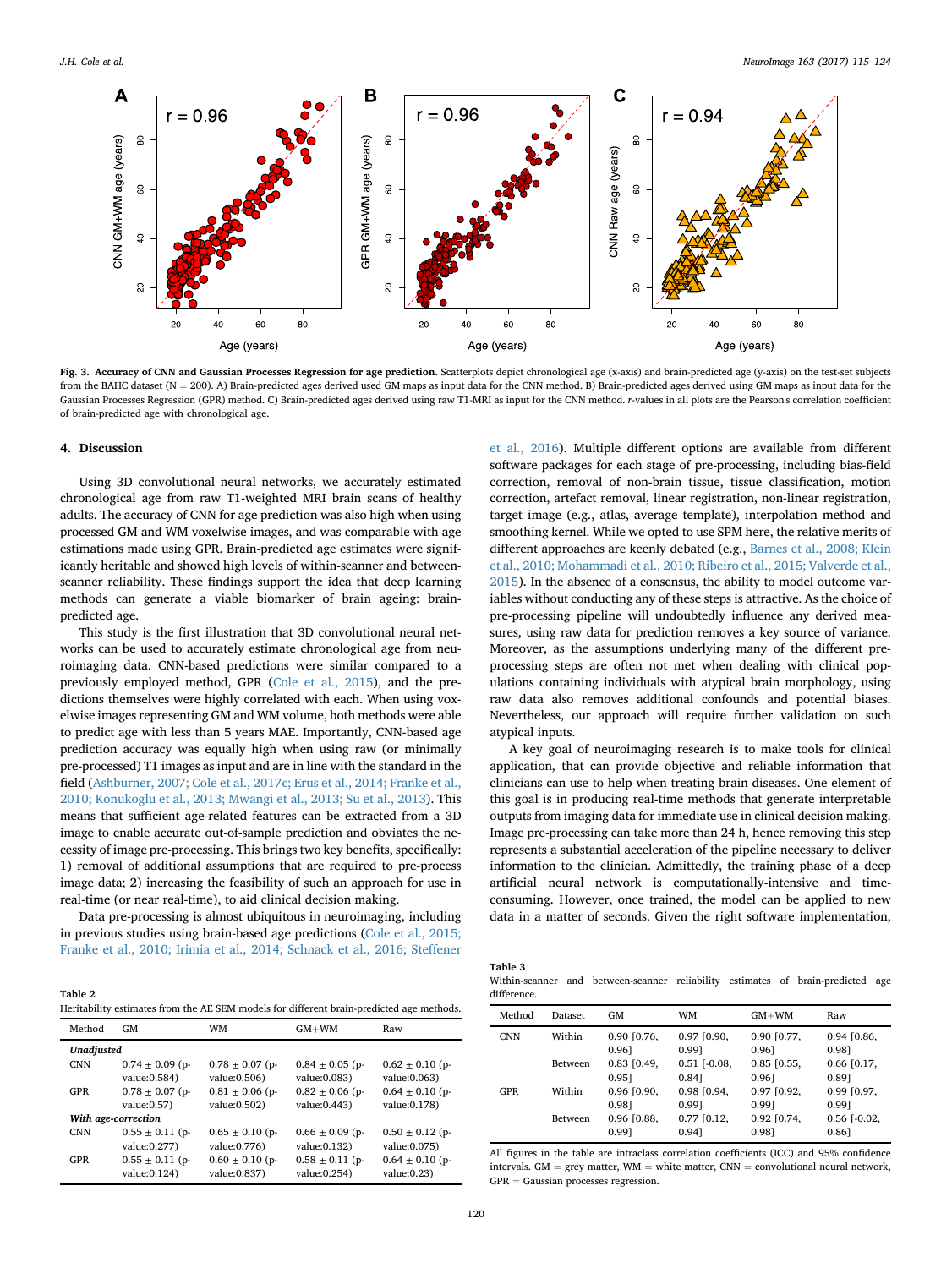<span id="page-6-0"></span>

Brain-predicted age difference: Within-scanner reliability

Fig. 4. Within-scanner reliability for Convolutional Neural Networks and Gaussian Processes Regression. Figure shows the correspondence between brain-predicted age difference (Brain-PAD) based on scans acquired four weeks apart on the same scanner (Siemens Verio 3T) on  $N = 20$  individuals, with scan 1 on the x-axis and scan 2 (after four weeks) on the y-axis for all plots. A) Brain-PAD score based on GM maps using CNN. B) Brain-PAD score based on WM maps using CNN. C) Brain-PAD scored based on GM and WM maps combined using CNN. D) Brain-PAD scored based on raw T1-MRI using CNN. E) Brain-PAD score based on GM maps using Gaussian Processes Regression (GPR). F) Brain-PAD score based on WM maps using GPR. G) Brain-PAD score based on GM and WM maps combined using GPR. H) Brain-PAD score based on raw T1-MRI using GPR. The red dashed line in all plots is the line of identity.

brain-predicted age data could be made available to a clinician while the patient is still in the scanner. In our study, minimal processing was used when training/testing the CNN algorithm, only to ensure consistent image orientation and voxel dimensions between images. These processes require very limited assumptions and could readily be automated into MR scanner software.

The heritability of CNN brain-predicted age was consistently above 0.5, as were all prediction methods, indicating that moderate levels of genetic relatedness influence brain-predicted age. This is in line with previous research, that estimated the heritability of volumetric measures of brain structure to be between 0.45 and 0.9 ([Baar](#page-8-0)e [et al., 2001; Batouli](#page-8-0) [et al., 2014a; Kremen et al., 2010; Winkler et al., 2010](#page-8-0)). This evidence of heritability is important as it provides a degree of external validity to the measure of brain-predicted age. If brain-predicted age were merely a reflection of disease-related atrophy or driven by noise, then the additive genetic models would not significantly account for the observed data. This supports further use of brain-predicted age as a biomarker of brain ageing. Moreover, as previous reports have indicated that brainpredicted age relates to measures of cognitive performance ([Cole et al.,](#page-8-0) [2015; Gaser et al., 2013\)](#page-8-0), it could potentially be used to predict risk of future cognitive decline and risk of subsequent dementia. That our measure of brain ageing is under some genetic control corroborates research indicating that cognitive ageing is also influenced by genetic factors ([Harris and Deary, 2011; McClearn et al., 1997; Tucker-Drob](#page-8-0) [et al., 2014\)](#page-8-0). Intuitively it follows that brain ageing (i.e., underlying anatomical changes) and cognitive ageing (i.e., manifest behavioural changes) must be linked. Therefore, our findings, along with previous demonstrations of the heritability of brain structure [\(Baar](#page-8-0)é et al., 2001; [Batouli et al., 2014b; Kremen et al., 2010; Winkler et al., 2010](#page-8-0)), motivate research into specific genes which may influence rates of brain and cognitive ageing. Such genes have the potential to offer novel targets for pharmacological interventions aimed at reducing the risk of age-

associated neurodegeneration and cognitive decline, as well as even slowing the rate of brain ageing itself.

In order to evaluate whether chronological age affects the heritability of brain age, we performed two different sets of heritability analyses, both before and after controlling for chronological age. The difference in estimated heritabilities between the two cases is a strong indicator that age does play an important role. This is in line with previous research into the heritability of brain volumes ([Batouli et al., 2014a, 2014b](#page-8-0)) and cognitive function [\(Bouchard, 2013; Lee et al., 2010\)](#page-8-0). This certainly has implications for genetic studies of brain ageing, including how studies are designed and samples are selected. However, the limited number of twins and their age distribution in the current study did not permit an exhaustive analysis of how heritability changes with age.

Brain-predicted age was highly reproducible. Reliability estimates varied for different combinations of input data and algorithm, however within-scanner test-retest reliability was high (ICC  $\geq$  0.90) for all analysis, even using raw data. This is crucial for any measure to be used in longitudinal studies, and has an important bearing on the sample sizes required to detect significant effects on repeated measures [\(Guo et al.,](#page-8-0) [2013\)](#page-8-0). The test-retest reliability of T1-MRI derived brain structural measures has been demonstrated [\(Morey et al., 2010; Nugent et al.,](#page-9-0) [2013\)](#page-9-0), and our results are consistent with these estimates. This high reproducibility supports the use of brain-predicted age in longitudinal research or potentially clinical settings.

Regarding between-scanner reliability for brain-predicted age, the results were more contrasting. GPR between-scanner reliability was generally higher than for CNN, and GM was generally better than WM. This agrees broadly with previous studies investigating the reliability of T1-MRI measures in multi-centre settings ([Jovicich et al., 2006; Schnack](#page-8-0) [et al., 2004](#page-8-0)). Between-scanner reliability was substantially reduced for raw data. Potential explanations for this include differences in contrastto-noise ratio observed between different vendors on T1-MRI, or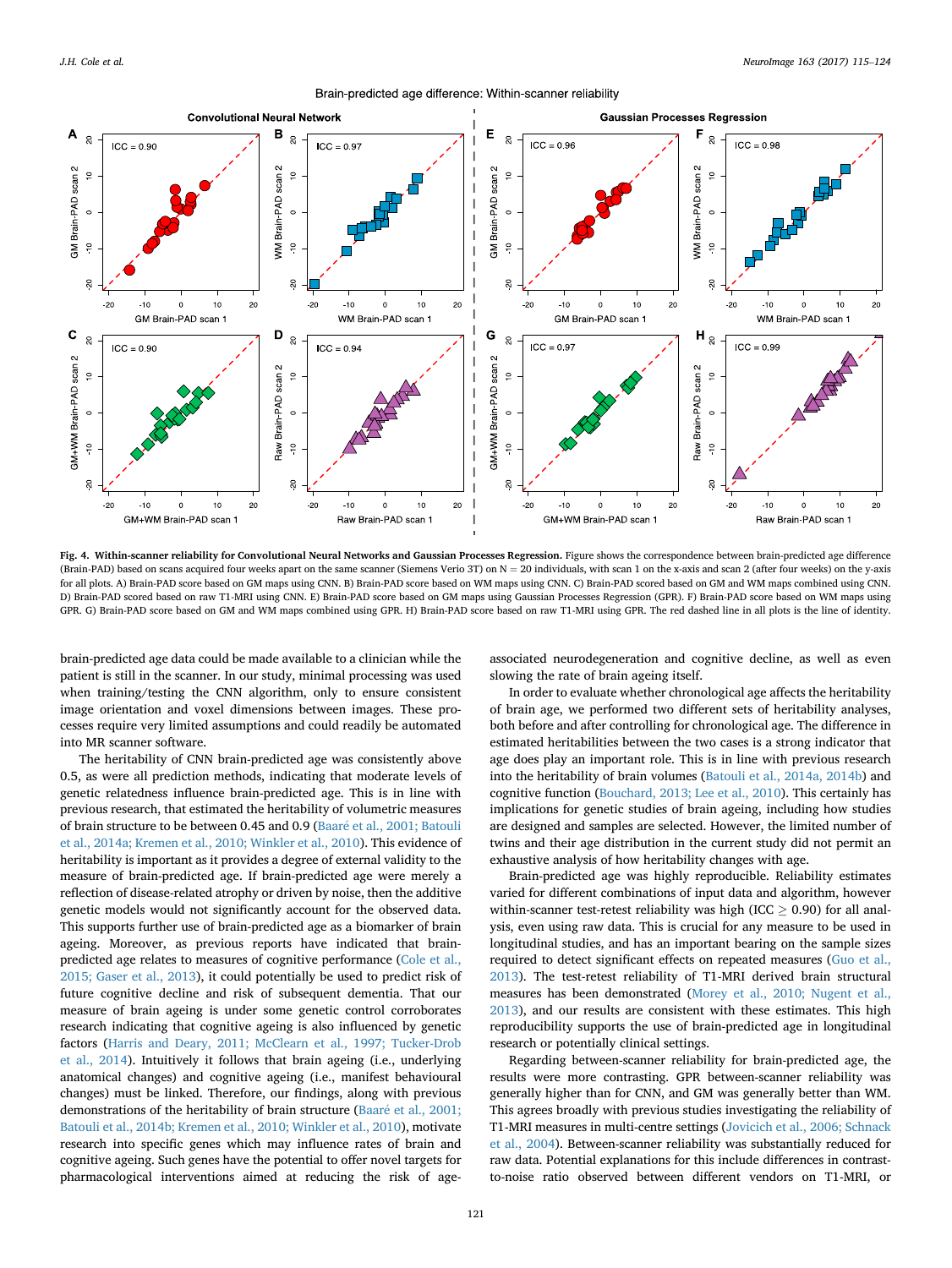



Fig. 5. Between-scanner reliability for Convolutional Neural Networks and Gaussian Processes Regression. Figure shows the correspondence between brain-predicted age difference (Brain-PAD) scores based on scans acquired on two different scanner systems (Siemens Verio 3T and Philips Intera 3T) in  $N = 11$  individuals, with the Philips scan on the x-axis and Siemens scan on the y-axis for all plots. A) Brain-PAD score based on GM maps using CNN. B) Brain-PAD score based on WM maps using CNN. C) Brain-PAD scored based on GM and WM maps combined using CNN. D) Brain-PAD scored based on raw T1-MRI using CNN. E) Brain-PAD score based on GM maps using Gaussian Processes Regression (GPR). F) Brain-PAD score based on WM maps using GPR. G) Brain-PAD score based on GM and WM maps combined using GPR. H) Brain-PAD score based on raw T1-MRI using GPR. The red dashed line in all plots is the line of identity.

differences in shimming effectiveness between different scanners. The pre-processing steps used to generate normalised GM and WM images largely remove the effects of inconsistent gradient distortions, by carrying out bias-field correction and estimating tissue probabilities. Conversely, the CNN architecture may be characterising these explanatory features at a given level of the model. Currently, it would seem that deep learning models using raw data are most appropriate for longitudinal studies of brain ageing on the same scanner, where the issue of image heterogeneity due to inter-scanner variability is not present. Therefore, there are likely still benefits to data pre-processing when pooling data from multiple scanners, as would be the case in a multicentre study, to remove clearly identifiable sources of technical variability that are unrelated to brain ageing.

There are some limitations of the study to consider. The sample size for the heritability estimates was small, particularly regarding the numbers of dizygotic twins included and the sample was composed of females, hence we cannot readily extrapolate to males. However, the standard errors take sample size into account and while the precision behind the estimates could be greatly improved by increasing numbers, the implication that at least some of the variance in brain-predicted age is moderated by genetic relatedness remains valid. Another limitation is the absolute accuracy of the age-prediction models. With a MAE of  $\sim$ 4–5 years, clearly the precision of the estimates in an individual case are insufficient for making clinically-meaningful estimates. Further research is necessary to further reduce MAE. One avenue for this would be an indepth exploration of different data augmentation methods to optimise the CNN analysis, including manipulating the image contrast-to-noise ratio or using anatomical priors. A further limitation is that our between-scanner reliability analysis only used data from two scanners, with the same field strength. To build up a comprehensive picture of the influence of scanner system on brain-predicted age, further varieties of scanner should be analysed. Another issue is that our analysis currently

provides no neuroanatomical specificity regarding which features are used in the prediction of chronological. There are two reasons for not addressing this currently. Firstly, brain ageing is generally speaking a global phenomenon, with all brain regions being affected [\(Fjell et al.,](#page-8-0) [2009\)](#page-8-0). Also, the 'key' regions or features may vary at different stages of the lifespan, as brain volume changes have been shown to be spatially-varying and non-linear ([Fjell et al., 2013\)](#page-8-0). Secondly, the technical challenges underlying the representation of features from CNNs in particular are highly complex. While efforts are underway to produce individual 'saliency' maps highlighting feature importance, this is will be addressed in future research.

It should also be noted that our analysis not account for in-scanner motion. Recent evidence suggests chronological age relates to subject motion and that subject motion can influence brain volume predictions ([Pardoe et al., 2016\)](#page-9-0). While such artefacts may potentially have influenced the current study, Pardoe et al., found that voxel-based measures were not associated with motion parameters when only including images that passed visual quality assurance. While we were unable to explore this issue explicitly due to a lack of data on level of motion, we can be confident that the increased noise this would cause would have caused a general error, rather than a bias, and would not have inflated the accuracy, heritability or reliability results. The issue of motion influencing brain volumetrics is important, particular as clinical groups appear more associated with scanner motion. Future studies could improve their experimental analysis by explicitly measuring and statistical accounting for any individual variability that is motion, not disease, related.

In addition, the accuracy of all predictive methods could be improved, and an influence of chronological age on predictions was evident. It appeared that estimated tended towards the training set mean age, with minor over-estimations in younger adults and under-estimations in older adults. While the reasons for this are unclear, one speculation is that distribution of noise is not consistent across the lifespan, as there are no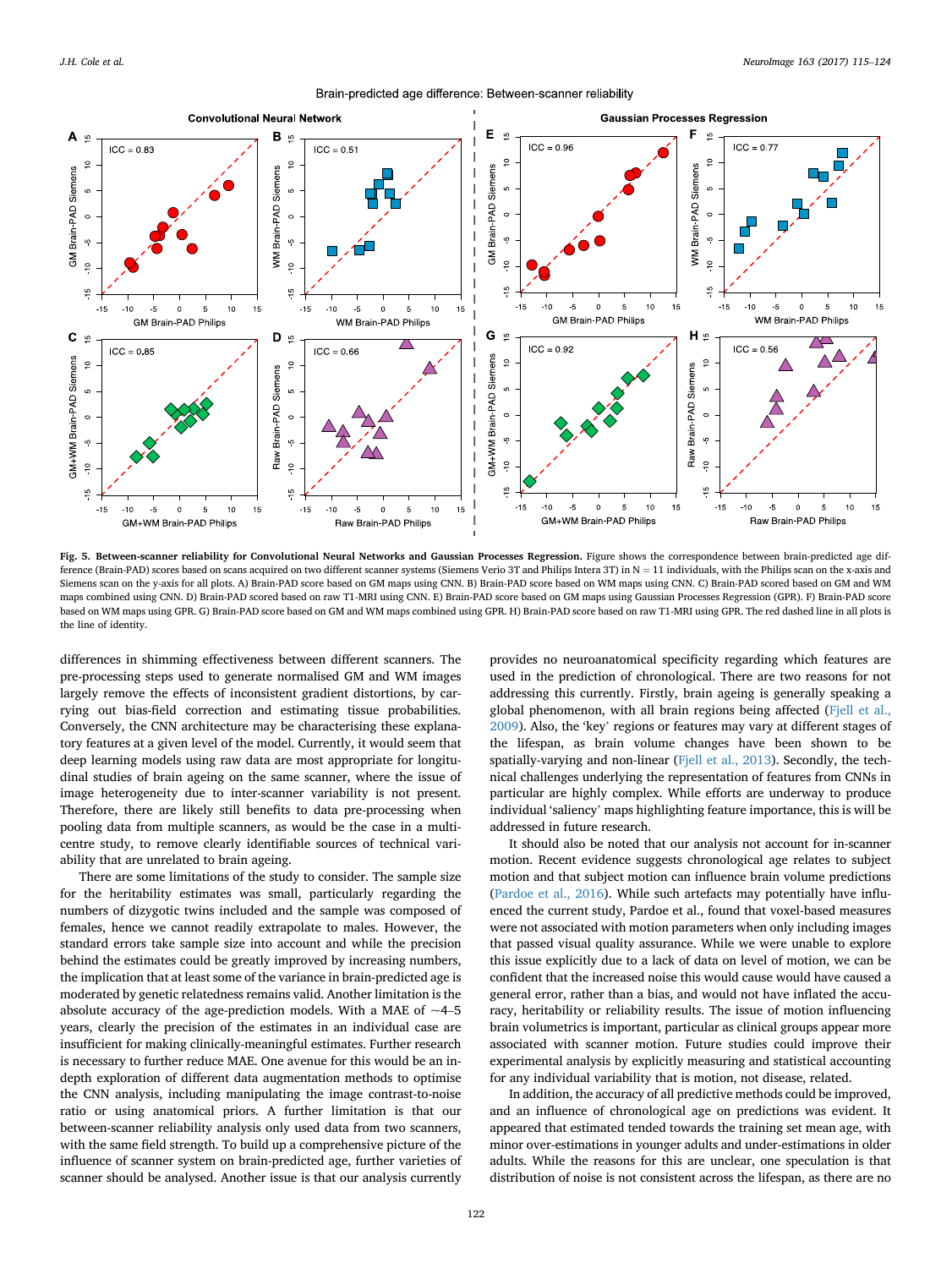<span id="page-8-0"></span>examples to learn from under the age of 18 or over 90 years. Future work could look to reduce this proportional error, perhaps through additional regularisation methods, and thus improve model accuracy still further.

#### 5. Conclusions

Deep learning models based on T1-MRI can accurately predict chronological age in healthy individuals. This can be achieved using raw MRI data, with a minimum of processing necessary to generate an accurate age prediction. These estimates of brain-predicted age are also considerably heritable, giving external, genetic, validity to the measure and motivating its use in genetic studies of brain ageing. Finally, our analysis showed the brain-predicted age is highly reliable and thus appropriate for use in both longitudinal and multi-centre studies, though preprocessing appears necessary to achieve high between-scanner reliability. Brain-predicted age has the potential to be used as a biomarker to investigate the brain ageing process and how this relates to cognitive ageing, neurodegeneration and age-associated brain diseases.

## Acknowledgements

The TwinsUK study was funded by the Wellcome Trust, Medical Research Council, European Commision's Seventh Framework Program (FP7/2007-2013, GA No 259749). The study also receives support from the National Institute for Health Research (NIHR), BioResource, Clinical Research Facility and Biomedical Research Centre based at Guy's and St Thomas' NHS Foundation Trust in partnership with King's College London. The STudy Of Reliability of MRI (STORM) was funded by the NIHR Biomedical Research Centre based at Imperial College London. James Cole is funded by a research grant to Imperial College London from the Medical Research Council (MR/L022141/1). At the time of the study, Dimosthenis Tsagkrasoulis was funded by an EPSRC Doctoral Departmental Scholarship to Imperial College London.

#### Appendix A. Supplementary data

Supplementary data related to this article can be found at [https://doi.](https://doi.org/10.1016/j.neuroimage.2017.07.059) [org/10.1016/j.neuroimage.2017.07.059](https://doi.org/10.1016/j.neuroimage.2017.07.059).

#### References

- [Abbott, A., 2011. Dementia: a problem for our age. Nature 475, S2](http://refhub.elsevier.com/S1053-8119(17)30640-7/sref1)–[S4.](http://refhub.elsevier.com/S1053-8119(17)30640-7/sref1)
- Akaike, H., 1974. A new look at the statistical model identification. IEEE Trans. Automat. Control 19, 716–723. [http://dx.doi.org/10.1109/TAC.1974.1100705.](http://dx.doi.org/10.1109/TAC.1974.1100705)
- Ashburner, J., 2007. A fast diffeomorphic image registration algorithm. NeuroImage 38, <sup>95</sup>–113. <http://dx.doi.org/10.1016/j.neuroimage.2007.07.007>.
- Avants, B.B., Epstein, C.L., Grossman, M., Gee, J.C., 2008. Symmetric diffeomorphic image registration with cross-correlation: evaluating automated labeling of elderly and neurodegenerative brain. Med. Image Anal. 12, 26–41. [http://dx.doi.org/](http://dx.doi.org/10.1016/j.media.2007.06.004) [10.1016/j.media.2007.06.004](http://dx.doi.org/10.1016/j.media.2007.06.004).
- [Baar](http://refhub.elsevier.com/S1053-8119(17)30640-7/sref5)[e, W.F.C., Hulshoff Pol, H.E., Boomsma, D.I., Posthuma, D., De Geus, E.J.C.,](http://refhub.elsevier.com/S1053-8119(17)30640-7/sref5) [Schnack, H.G., Van Haren, N.E.M., Van Oel, C.J., Kahn, R.S., 2001. Quantitative](http://refhub.elsevier.com/S1053-8119(17)30640-7/sref5) [genetic modeling of variation in human brain morphology. Cereb. Cortex 11,](http://refhub.elsevier.com/S1053-8119(17)30640-7/sref5) [816](http://refhub.elsevier.com/S1053-8119(17)30640-7/sref5)–[824](http://refhub.elsevier.com/S1053-8119(17)30640-7/sref5).
- Barnes, J., Foster, J., Boyes, R.G., Pepple, T., Moore, E.K., Schott, J.M., Frost, C., Scahill, R.I., Fox, N.C., 2008. A comparison of methods for the automated calculation of volumes and atrophy rates in the hippocampus. NeuroImage 40, 1655–1671. <http://dx.doi.org/10.1016/j.neuroimage.2008.01.012>.
- Batouli, S.A.H., Sachdev, P.S., Wen, W., Wright, M.J., Ames, D., Trollor, J.N., 2014a. Heritability of brain volumes in older adults: the older Australian twins study. Neurobiol. Aging 35, 937. <http://dx.doi.org/10.1016/j.neurobiolaging.2013.10.079> e935-937.e918.
- Batouli, S.A.H., Trollor, J.N., Wen, W., Sachdev, P.S., 2014b. The heritability of volumes of brain structures and its relationship to age: a review of twin and family studies. Ageing Res. Rev. 13, 1–9. <http://dx.doi.org/10.1016/j.arr.2013.10.003>.
- Boker, S., Neale, M., Maes, H., Wilde, M., Spiegel, M., Brick, T., Spies, J., Estabrook, R., Kenny, S., Bates, T., Mehta, P., Fox, J., 2011. OpenMx: an open source extended structural equation modeling framework. Psychometrika 76, 306–317. [http://](http://dx.doi.org/10.1007/s11336-010-9200-6) [dx.doi.org/10.1007/s11336-010-9200-6.](http://dx.doi.org/10.1007/s11336-010-9200-6)
- Bouchard, T.J., 2013. The Wilson Effect: the increase in heritability of IQ with age. Twin Res. Hum. Genet. 16, 923–930. [http://dx.doi.org/10.1017/thg.2013.54.](http://dx.doi.org/10.1017/thg.2013.54)
- Chen, X.W., Lin, X., 2014. Big data deep learning: challenges and perspectives. IEEE Access 2, 514–525. [http://dx.doi.org/10.1109/ACCESS.2014.2325029.](http://dx.doi.org/10.1109/ACCESS.2014.2325029)
- Cole, J.H., Annus, T., Wilson, L.R., Remtulla, R., Hong, Y.T., Fryer, T.D., Acosta-Cabronero, J., Cardenas-Blanco, A., Smith, R., Menon, D.K., Zaman, S.H., Nestor, P.J., Holland, A.J., 2017a. Brain-predicted age in Down Syndrome is associated with β-amyloid deposition and cognitive decline. Neurobiol. Aging. [http://dx.doi.org/](http://dx.doi.org/10.1016/j.neurobiolaging.2017.04.006) [10.1016/j.neurobiolaging.2017.04.006](http://dx.doi.org/10.1016/j.neurobiolaging.2017.04.006).
- Cole, J.H., Leech, R., Sharp, D.J., for the Alzheimer's Disease Neuroimaging, I, 2015. Prediction of brain age suggests accelerated atrophy after traumatic brain injury. Ann. Neurol. 77, 571–581. <http://dx.doi.org/10.1002/ana.24367>.
- Cole, J.H., Ritchie, S.J., Bastin, M.E., Valdes Hernandez, M.C., Munoz Maniega, S., Royle, N., Corley, J., Pattie, A., Harris, S.E., Zhang, Q., Wray, N.R., Redmond, P., Marioni, R.E., Starr, J.M., Cox, S.R., Wardlaw, J.M., Sharp, D.J., Deary, I.J., 2017b. Brain age predicts mortality. Mol. Psychiatry. [http://dx.doi.org/10.1038/](http://dx.doi.org/10.1038/mp.2017.62) [mp.2017.62](http://dx.doi.org/10.1038/mp.2017.62).
- Cole, J.H., Underwood, J., Caan, M.W.A., De Francesco, D., van Zoest, R.A., Leech, R., Wit, F.W.N.M., Portegies, P., Geurtsen, G.J., Schmand, B.A., Schim van der Loeff, M.F., Franceschi, C., Sabin, C.A., Majoie, C.B.L.M., Winston, A., Reiss, P., Sharp, D.J., 2017c. Increased brain-predicted aging in treated HIV disease. Neurology 88, 1349–1357. <http://dx.doi.org/10.1212/wnl.0000000000003790>.
- Deng, L., Yu, D., 2013. Deep learning: methods and applications. Found. Trends Signal Process. 7, 197–387. <http://dx.doi.org/10.1561/2000000039>.
- Dosenbach, N.U.F., Nardos, B., Cohen, A.L., Fair, D.A., Power, J.D., Church, J.A., Nelson, S.M., Wig, G.S., Vogel, A.C., Lessov-Schlaggar, C.N., Barnes, K.A., Dubis, J.W., Feczko, E., Coalson, R.S., Pruett, J.R., Barch, D.M., Petersen, S.E., Schlaggar, B.L., 2010. Prediction of individual brain maturity using fMRI. Science 329, 1358–1361. [http://dx.doi.org/10.1126/science.1194144.](http://dx.doi.org/10.1126/science.1194144)
- Erus, G., Battapady, H., Satterthwaite, T.D., Hakonarson, H., Gur, R.E., Davatzikos, C., Gur, R.C., 2014. Imaging patterns of brain development and their relationship to cognition. Cereb. Cortex. [http://dx.doi.org/10.1093/cercor/bht425.](http://dx.doi.org/10.1093/cercor/bht425)
- Fjell, A.M., Walhovd, K.B., Fennema-Notestine, C., McEvoy, L.K., Hagler, D.J., Holland, D., Brewer, J.B., Dale, A.M., 2009. One-year brain atrophy evident in healthy aging. J. Neurosci. 29, 15223–15231. [http://dx.doi.org/10.1523/](http://dx.doi.org/10.1523/JNEUROSCI.3252-09.2009) [JNEUROSCI.3252-09.2009.](http://dx.doi.org/10.1523/JNEUROSCI.3252-09.2009)
- [Fjell, A.M., Westlye, L.T., Grydeland, H., Amlien, I., Espeseth, T., Reinvang, I., Raz, N.,](http://refhub.elsevier.com/S1053-8119(17)30640-7/sref20) [Holland, D., Dale, A.M., Walhovd, K.B., 2013. Critical ages in the life course of the](http://refhub.elsevier.com/S1053-8119(17)30640-7/sref20) [adult brain: nonlinear subcortical aging. Neurobiol. Aging 34, 2239](http://refhub.elsevier.com/S1053-8119(17)30640-7/sref20)–[2247.](http://refhub.elsevier.com/S1053-8119(17)30640-7/sref20)
- [Franke, K., Gaser, C., 2012. Longitudinal changes in individual BrainAGE in healthy](http://refhub.elsevier.com/S1053-8119(17)30640-7/sref21) [aging, mild cognitive impairment, and Alzheimer's Disease. GeroPsych. J.](http://refhub.elsevier.com/S1053-8119(17)30640-7/sref21) [Gerontopsychology Geriatr. Psychiatry 25, 235](http://refhub.elsevier.com/S1053-8119(17)30640-7/sref21)–[245](http://refhub.elsevier.com/S1053-8119(17)30640-7/sref21).
- Franke, K., Gaser, C., Manor, B., Novak, V., 2013. Advanced BrainAGE in older adults with type 2 diabetes mellitus. Front. Aging Neurosci. 5 (90) [http://dx.doi.org/](http://dx.doi.org/10.3389/fnagi.2013.00090) [10.3389/fnagi.2013.00090.](http://dx.doi.org/10.3389/fnagi.2013.00090)
- Franke, K., Ziegler, G., Klöppel, S., Gaser, C., 2010. Estimating the age of healthy subjects [from T1-weighted MRI scans using kernel methods: exploring the in](http://refhub.elsevier.com/S1053-8119(17)30640-7/sref23)fluence of various [parameters. NeuroImage 50, 883](http://refhub.elsevier.com/S1053-8119(17)30640-7/sref23)–[892.](http://refhub.elsevier.com/S1053-8119(17)30640-7/sref23)
- [Gaser, C., Franke, K., Kl](http://refhub.elsevier.com/S1053-8119(17)30640-7/sref24)ö[ppel, S., Koutsouleris, N., Sauer, H., 2013. BrainAGE in mild](http://refhub.elsevier.com/S1053-8119(17)30640-7/sref24) [cognitive impaired patients: predicting the conversion to Alzheimer's disease. PLoS](http://refhub.elsevier.com/S1053-8119(17)30640-7/sref24) [One 8.](http://refhub.elsevier.com/S1053-8119(17)30640-7/sref24)
- Guo, Y., Logan, H.L., Glueck, D.H., Muller, K.E., 2013. Selecting a sample size for studies with repeated measures. BMC Med. Res. Methodol. 13, 1–8. [http://dx.doi.org/](http://dx.doi.org/10.1186/1471-2288-13-100) [10.1186/1471-2288-13-100.](http://dx.doi.org/10.1186/1471-2288-13-100)
- Harris, S.E., Deary, I.J., 2011. The genetics of cognitive ability and cognitive ageing in healthy older people. Trends Cognitive Sci. 15, 388–394. [http://dx.doi.org/10.1016/](http://dx.doi.org/10.1016/j.tics.2011.07.004) [j.tics.2011.07.004](http://dx.doi.org/10.1016/j.tics.2011.07.004).
- [Ioffe, S., Szegedy, C., 2015. Batch normalization: accelerating deep network training by](http://refhub.elsevier.com/S1053-8119(17)30640-7/sref27) [reducing internal covariate shift. Comput. Res. Repos. 448-456.](http://refhub.elsevier.com/S1053-8119(17)30640-7/sref27)
- Irimia, A., Torgerson, C.M., Goh, S.-Y.M., Horn, J.D., 2014. Statistical estimation of physiological brain age as a descriptor of senescence rate during adulthood. Brain Imaging Behav. 9, 678–689. <http://dx.doi.org/10.1007/s11682-014-9321-0>.
- [Jenkinson, M., Smith, S., 2001. A global optimisation method for robust af](http://refhub.elsevier.com/S1053-8119(17)30640-7/sref29)fine [registration of brain images. Med. Image Anal. 5, 143](http://refhub.elsevier.com/S1053-8119(17)30640-7/sref29)–[156.](http://refhub.elsevier.com/S1053-8119(17)30640-7/sref29)
- Ji, S., Xu, W., Yang, M., Yu, K., 2013. 3D convolutional neural networks for human action recognition. IEEE Trans. Pattern Anal. Mach. Intell. 35, 221–231. [http://dx.doi.org/](http://dx.doi.org/10.1109/TPAMI.2012.59) [10.1109/TPAMI.2012.59](http://dx.doi.org/10.1109/TPAMI.2012.59).
- [Jovicich, J., Czanner, S., Greve, D., Haley, E., Van Der Kouwe, A., Gollub, R., Kennedy, D.,](http://refhub.elsevier.com/S1053-8119(17)30640-7/sref31) [Schmitt, F., Brown, G., MacFall, J., Fischl, B., Dale, A., 2006. Reliability in multi-site](http://refhub.elsevier.com/S1053-8119(17)30640-7/sref31) [structural MRI studies: effects of gradient non-linearity correction on phantom and](http://refhub.elsevier.com/S1053-8119(17)30640-7/sref31) [human data. NeuroImage 30, 436](http://refhub.elsevier.com/S1053-8119(17)30640-7/sref31)–[443](http://refhub.elsevier.com/S1053-8119(17)30640-7/sref31).
- [Kamnitsas, K., Ledig, C., Newcombe, V.F.J., Simpson, J.P., Kane, A.D., Menon, D.K.,](http://refhub.elsevier.com/S1053-8119(17)30640-7/sref32) Rueckert, D., Glocker, B., 2017. Effi[cient multi-scale 3D CNN with fully connected](http://refhub.elsevier.com/S1053-8119(17)30640-7/sref32) [CRF for accurate brain lesion segmentation. Med. Image Anal. 36, 61](http://refhub.elsevier.com/S1053-8119(17)30640-7/sref32)–[78](http://refhub.elsevier.com/S1053-8119(17)30640-7/sref32).
- Kleesiek, J., Urban, G., Hubert, A., Schwarz, D., Maier-Hein, K., Bendszus, M., Biller, A., 2016. Deep MRI brain extraction: a 3D convolutional neural network for skull stripping. NeuroImage 129, 460–469. [http://dx.doi.org/10.1016/](http://dx.doi.org/10.1016/j.neuroimage.2016.01.024) [j.neuroimage.2016.01.024.](http://dx.doi.org/10.1016/j.neuroimage.2016.01.024)
- Klein, A., Ghosh, S.S., Avants, B., Yeo, B.T.T., Fischl, B., Ardekani, B., Gee, J.C., Mann, J.J., Parsey, R.V., 2010. Evaluation of volume-based and surface-based brain image registration methods. NeuroImage 51, 214–220. [http://dx.doi.org/10.1016/](http://dx.doi.org/10.1016/j.neuroimage.2010.01.091) [j.neuroimage.2010.01.091.](http://dx.doi.org/10.1016/j.neuroimage.2010.01.091)
- Konukoglu, E., Glocker, B., Zikic, D., Criminisi, A., 2013. Neighbourhood approximation using randomized forests. Med. Image Anal. 17, 790–804. [http://dx.doi.org/](http://dx.doi.org/10.1016/j.media.2013.04.013) [10.1016/j.media.2013.04.013](http://dx.doi.org/10.1016/j.media.2013.04.013).
- Koutsouleris, N., Davatzikos, C., Borgwardt, S., Gaser, C., Bottlender, R., Frodl, T., Falkai, P., Riecher-Rössler, A., Möller, H.-J., Reiser, M., Pantelis, C., Meisenzahl, E., 2013. Accelerated brain aging in schizophrenia and beyond: a neuroanatomical marker of psychiatric disorders. Schizophr. Bull. 40, 1140–1153. [http://dx.doi.org/](http://dx.doi.org/10.1093/schbul/sbt142) [10.1093/schbul/sbt142](http://dx.doi.org/10.1093/schbul/sbt142).